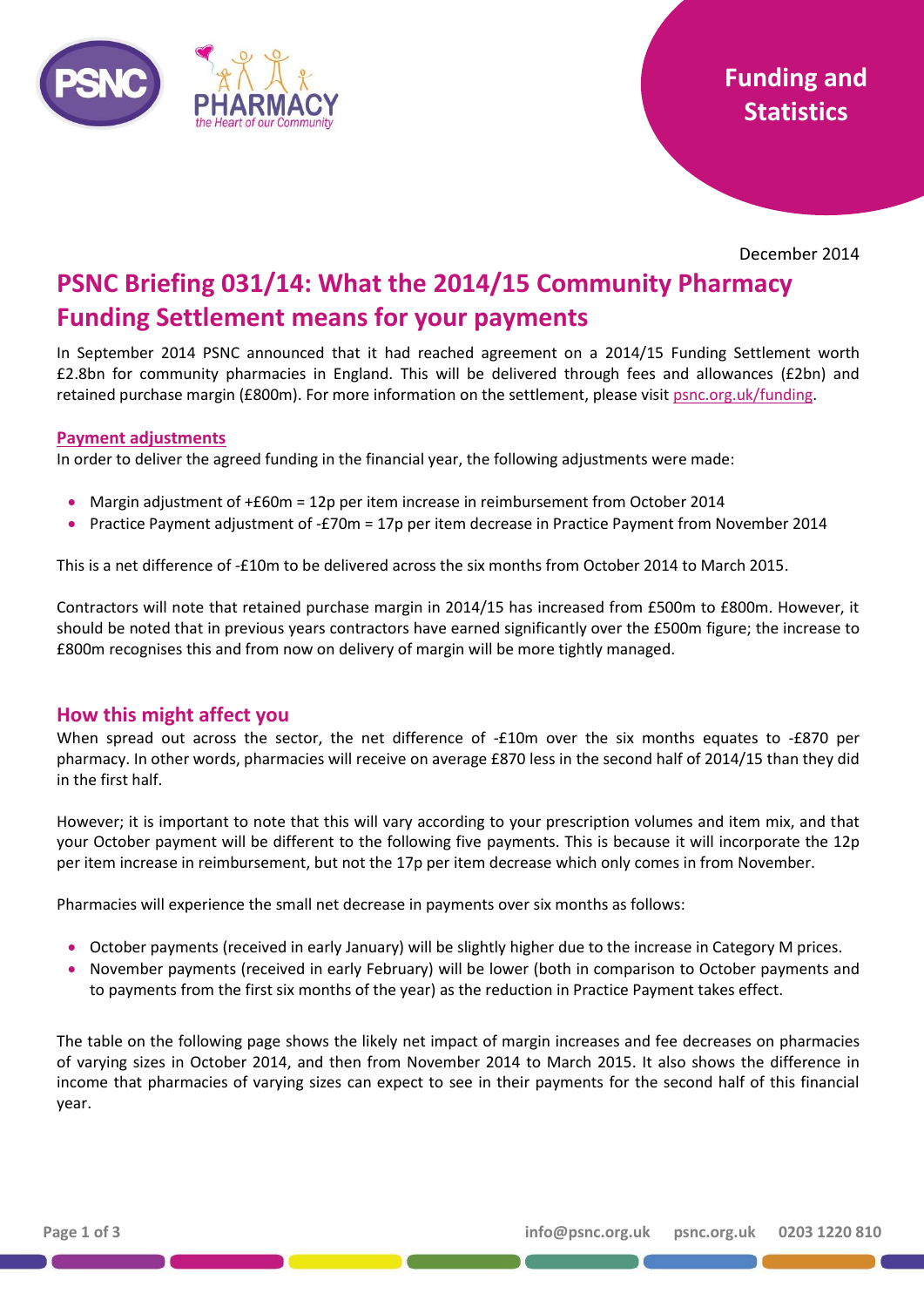

| <b>Items</b><br>per<br>month | <b>Monthly</b><br>income<br>pre<br>changes | <b>Monthly</b><br>income<br><b>October</b> | <b>Monthly</b><br>income<br>Nov-<br><b>March</b> | Total H1<br>income<br>(Apr-<br><b>Sept 14)</b> | <b>Total H2</b><br>income<br>(Oct 14-<br><b>Mar 15)</b> | <b>Total</b><br>difference<br>for H <sub>2</sub> |
|------------------------------|--------------------------------------------|--------------------------------------------|--------------------------------------------------|------------------------------------------------|---------------------------------------------------------|--------------------------------------------------|
| 1,000                        | £1,849                                     | £1,969                                     | £1,969                                           | £11,092                                        | £11,812                                                 | £720                                             |
| 2,000                        | £4,263                                     | £4,503                                     | £4,299                                           | £25,580                                        | £25,999                                                 | £419                                             |
| 3,000                        | £9,148                                     | £9,508                                     | £8,995                                           | £54,888                                        | £54,483                                                 | -£405                                            |
| 4,000                        | £11,560                                    | £12,040                                    | £11,356                                          | £69,358                                        | £68,818                                                 | -£540                                            |
| 5,000                        | £13,895                                    | £14,495                                    | £13,640                                          | £83,372                                        | £82,697                                                 | -£675                                            |
| 6,000                        | £16,231                                    | £16,951                                    | £15,925                                          | £97,387                                        | £96,577                                                 | $-E810$                                          |
| 7,000                        | £18,567                                    | £19,407                                    | £18,210                                          | £111,401                                       | £110,456                                                | -£945                                            |
| 8,000                        | £20,903                                    | £21,863                                    | £20,495                                          | £125,416                                       | £124,336                                                | $-£1,080$                                        |
| 9,000                        | £23,238                                    | £24,318                                    | £22,779                                          | £139,430                                       | £138,215                                                | $-£1,215$                                        |
| 10,000                       | £25,574                                    | £26,774                                    | £25,064                                          | £153,444                                       | £152,094                                                | $-£1,350$                                        |

*NB. the impact may vary depending on your prescription mix*

## **Payment fluctuation due to advance payments**

Pharmacies receive a 100% advance payment for prescriptions dispensed one month after the submission of a prescription bundle; this advance is calculated as the number of items declared multiplied by the AIV from the previous month.

Contractors should be aware that advance payments can be over stated if payment levels are expected to drop in a given month, as the advance will be calculated using the previous month's AIV. This is illustrated below for a pharmacy doing 7,000 items per month with an AIV of £9.00 before the changes:

| Dispensing month                        | Sep   | Oct        | Nov       | Dec   | Jan   | Feb   |
|-----------------------------------------|-------|------------|-----------|-------|-------|-------|
| <b>Items</b>                            | 7,000 | 7,000      | 7,000     | 7,000 | 7,000 | 7,000 |
| Advance AIV                             | £9.00 | £9.00      | E9.12     | £8.95 | £8.95 | £8.95 |
| <b>Actual AIV</b>                       | £9.00 | £9.12      | £8.95     | £8.95 | £8.95 | £8.95 |
| Advance payment received                | Nov   | <b>Dec</b> | Jan       | Feb   | Mar   | Apr   |
| Correction required in subsequent month | £0.00 | £840       | $-£1.190$ | £0    | £0    | £0    |

# **What to do if…**

### **Your overall payment appears to be lower than you had expected it to be**

- **1.** Visi[t psnc.org.uk/schedule](http://psnc.org.uk/schedule)
- **2.** Read the *Using Your Schedule of Payment to Monitor Performance* factsheet.
- **3.** Check through the breakdown of payments given in your Schedule using the guidance given in the factsheet.
- **4.** Compare with previous Schedules if necessary remember to look at several months' worth not just last month's.
- **5.** Consider the impact of the 2014/15 Funding Settlement changes on your payment (see previous page).